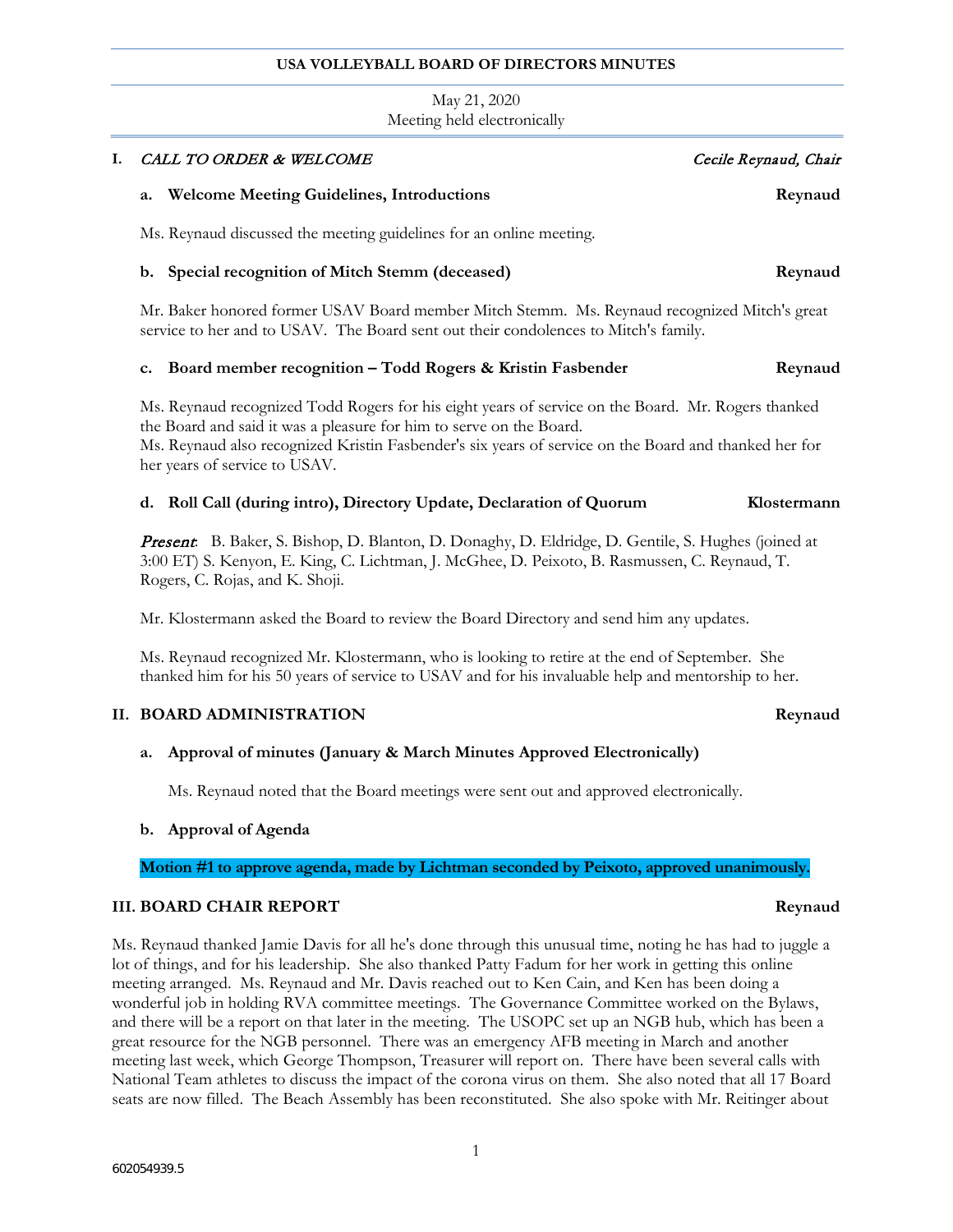the USAV Foundation and Chris Vadala on the strategic plan which will be discussed later today. There was also a Personnel Committee CEO review which Brent Rasmussen led. She also was able to listen to all RVAA meetings recently held. She then discussed some of the meetings and events that have been cancelled.

## **IV. CEO REPORT Jamie Davis**

Mr. Davis expressed his appreciation from the Board during this challenging time and recognized what a great resource the Board is.

**a. COVID-19.** USAV has been communicating early and often on things that have transpired since the outbreak of the corona virus. He has been having bi-weekly RVA meetings, which has been very helpful. He also met with the entire Junior Assembly. He's had a couple of calls with both the Men's and Women's National teams to discuss the impact the corona virus has had on their schedules and their direct athlete support. Many of the athletes were caught in Europe, so USAV has been helping get them home.

**b. Return to Play Task Force.** This task force was established and comprised of Board members and staff to help with working through issues to be able to return to play. The Task Force has gathered information from many different sources - CDC, USOPC, NGBs, medical professionals and others. They also spoke with convention center managers about large events. This led to guidelines that allowed local clubs to begin to play as long as they followed the most stringent state, local or federal guidelines applicable to them. Much of the country is still not allowed to practice. EPIC, the insurance and risk management partner, reviewed the Guidelines and approved them.

**c. Return to Work.** A separate task force has been working on a plan to return to work. Mr. Davis shared a presentation on this effort. The task force created 5 levels of protocols. We are currently getting to a Blue Level Protocol, which is the stage where offices are starting to reopen. Remote work is strongly recommended for anyone falling into a high-risk category or feels uncomfortable doing so. Only half-staff will be allowed in the office at any one time. USAV is not forcing anyone back to the office who does not feel safe. This will not be implemented at the same time in all offices, but will depend on local conditions. There will be office protocols and signage to provide further information and protections. USAV's cleaning company will continue to do heavy cleaning. The Regional Directors indicated a copy of the "Return to Work" document would be useful to them, so Mr. Davis will share this presentation once a few changes are made to reflect the situations in different regions. Mr. Gentile asked if there might be information that can be shared with clubs as their states come online. Mr. Davis noted this is difficult because the state requirements vary so much.

**d. Pro League.** Mr. Davis noted that USAV today won the legal battle with Grand Prix Entertainment, which previously had the rights to develop a pro league in the US. USAV did announce a women's pro league with Athletes Unlimited (AU) that will launch in February, 2021. There are several backers of the League, including Jonathan Soros. The goal of AU is to build women's professional sports in the US, although there have been conversations on forming a men's league as well. The business model is not predicated on selling tickets, so it will move forward whether or not fans are allowed to attend in February. This will start with four teams and matches will be held in Nashville, with three double headers per week. There has been significant interest in this from overseas. Mr. Davis noted that there is no financial commitment from USAV, however USAV will receive a sanctioning fee each year. This is a majority athlete owned and run - athletes can earn equity in the league. It is a unique model. There will be a redraft of players every week to create a more "fantasy" type model rather than a team model.

## **e. Events.**

1. Beach. A total of 36 BNQs were scheduled, 13 have been cancelled, while others have been rescheduled. Five are currently scheduled for their original dates. The Beach High Performance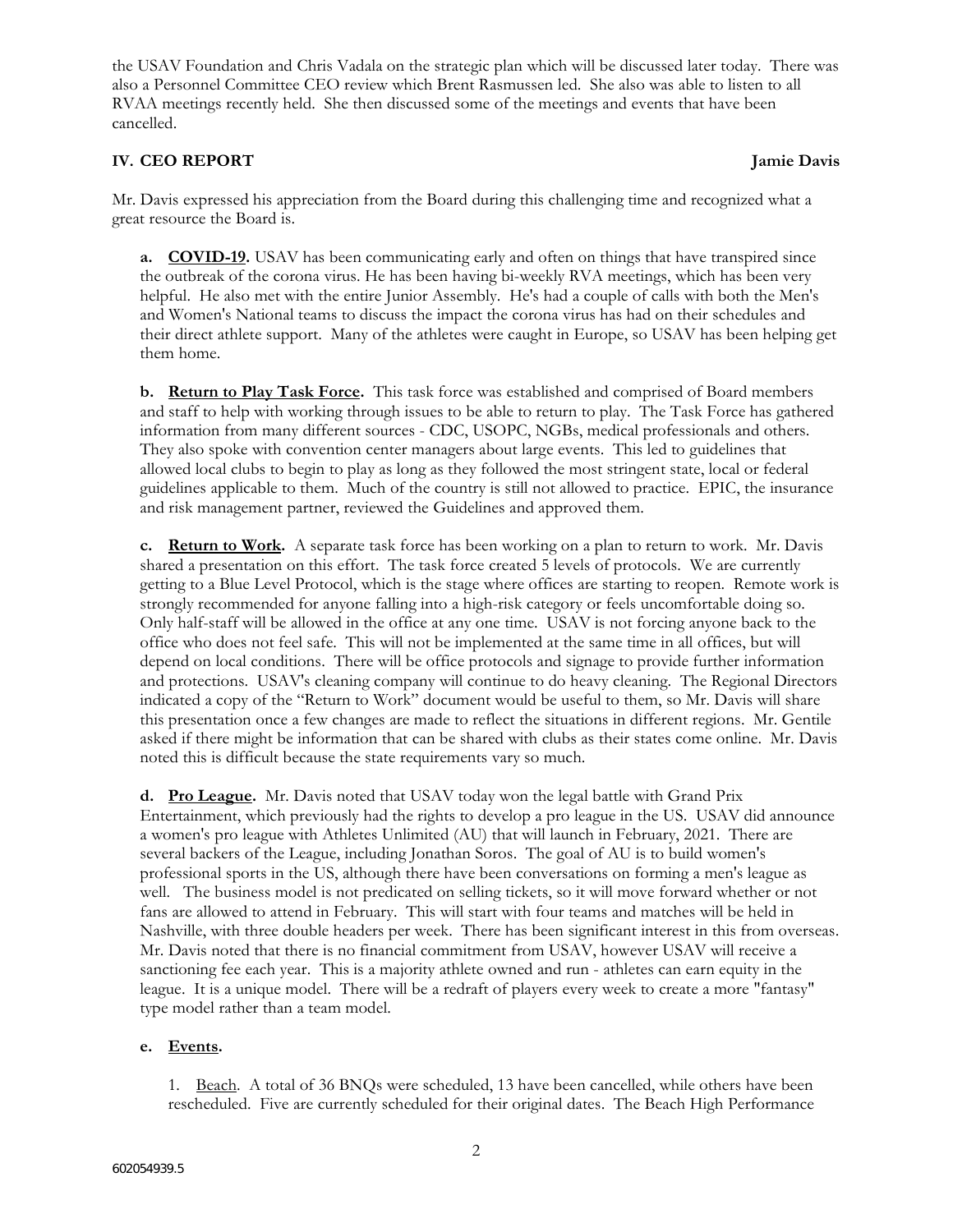event has been cancelled. USAV has been talking extensively with the Beach RVA on the model for BNQs, including a re-branding of the beach tour. The Collegiate Beach Championships were cancelled this year. 2021 will be the first year it would be done without USOPC involvement. USAV is working on this.

2. Indoor. NCVF Championships were cancelled for 2020. 2020 was the last year of this partnership, and the governing organization will run this on its own moving forward. USAV Adult Championships were cancelled. Also, boys and girl's national championships and high-performance championships were all cancelled yesterday. USAV did a lot of legal work to make sure that there were no penalties or liabilities to USAV for cancelling events.

**f. International.** FIVB announced the cancellation of the VNL 2020, and announced a revised international club calendar that as of June 1 clubs could begin again and finish 2020 seasons or start 2021 seasons. VNL seasons will start in May, 2021 and end in June and will be much further away from the Olympics than as scheduled for 2020. NORCECA is unwilling to announce the cancellation of its events - USAV has told NORCECA that USAV will not be hosting its events. USAV also shared with NORCECA a plan for getting athletes back to competition while remaining safe, and offered for NORCECA to share this. NORCECA was very receptive to this.

**g. Marketing and Communications.** This is the busiest area in USAV, as we are trying to create as much content as possible, and we have been working with a lot of different groups, including the National Team staff and athletes. We want to provide value to our clubs. USAV is going forward with its digital independence plan and will control our own website beginning January 1, 2021. We will be able to stream every court from every one of USAV's championship events. The environment for sponsorships is very challenging. Renewals of sponsors will be challenging. Adidas is in the midst of a global freeze, so there is a possibility that USAV might not have an apparel sponsor going into an Olympic year. There is an RFP out for apparel and online store. The USAV Hall of Fame digital experience went live yesterday.

**h. Membership.** Membership is up to 362,000, which is up a little over last year, even though new memberships came to a halt with the corona virus. The new membership system has developed a "practice system" that regions can begin to practice with.

**i. Coaching Education.** CAP clinics scheduled for 2020 have been moved to 2021.

**j. Training Center**. Discussions on the National Training Center continue with both Irvine and Atlanta, although they have slowed due to the corona virus. The grant from Anaheim for next quad is questionable due to furloughs, layoffs and other budget cuts. There is another opportunity that has just surfaced.

**k. Sport Development.** The programs with SIAC and HBCUs are on hold until the universities are back. USAV has paid about \$80,000 of the \$400,000 grant.

**l. High Performance**. We are in a year of transition. Peter Vint is doing a deep dive on the programs and how we want to structure HP going forward. Many HP tryouts were cancelled, especially among girls as they were scheduled a little later and were more impacted by the corona virus. USAV will be refunding money for those events that have been cancelled.

**m. Safe Sport.** On April 17th, we sanctioned virtual team meetings, but were notified by the insurance carrier that coverage could be cancelled due to Safe Sport risks. USAV appealed to the USOPC and the US Center for Safe Sport, which said these could be done under the guidelines of the MAAPP (Minor Athlete Abuse Prevention Policies), and the carrier changed its decision. The Center audited USAV last year and had a clean and glowing audit. This year the Center was going to audit an event, but this will not be done due to the corona virus. Revisions to MAAPP will be effective January, 2022, but USAV is going to implement them in September, 2021 so they are not effective in the middle of a season. Ms.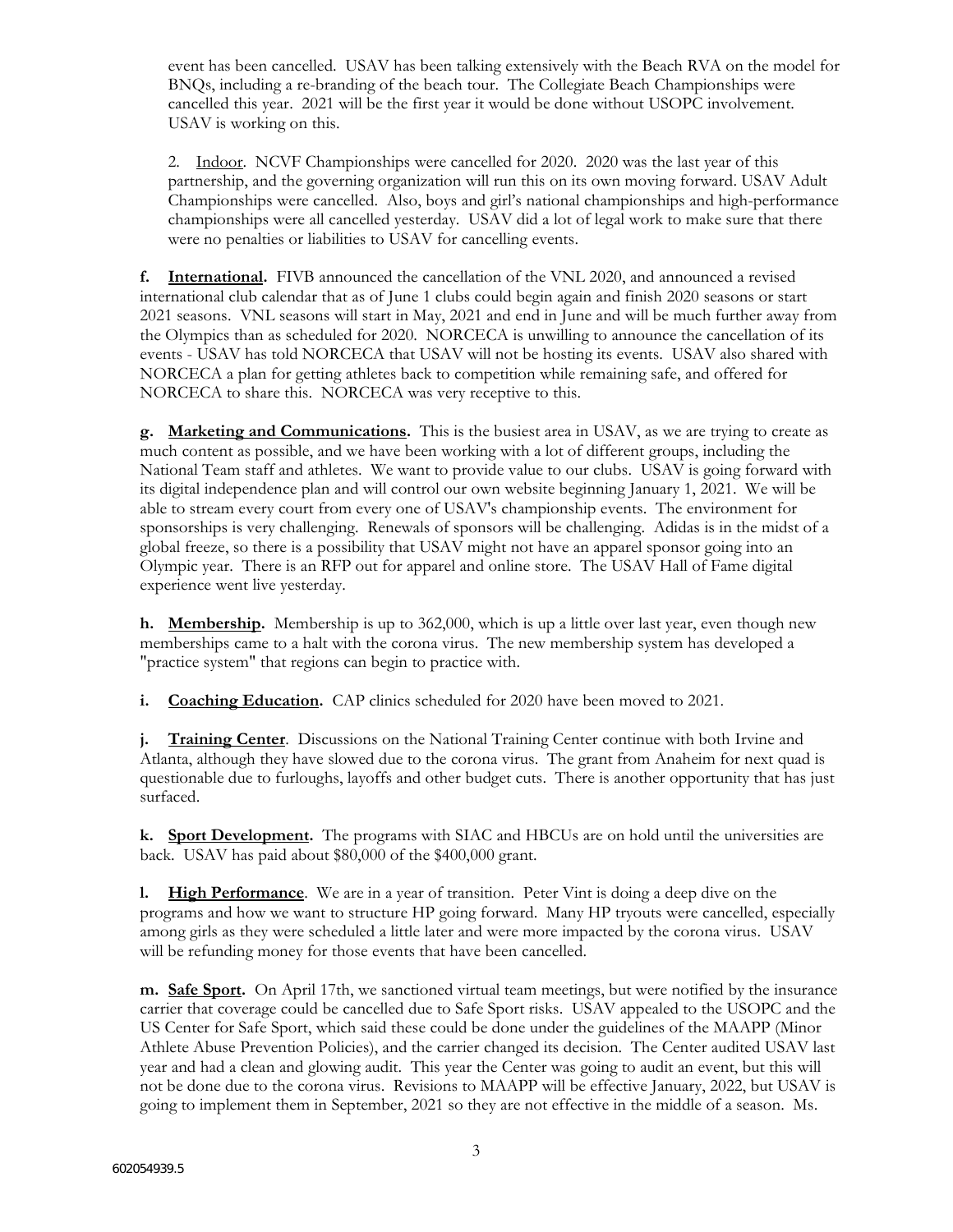Reynaud asked what we can do to make sure members are SafeSport trained and background screened before they return to play. Mr. Davis noted that USAV has its policies in place to make sure this happens and nothing has changed to the contrary.

**n. National Teams.** All National Team centers are closed and athlete training at the Centers is closed. For Beach, world events have been cancelled through July, but FIVB indicates that likely no events will be held until December or January. The revised qualifying procedures have been issued, and there are no changes other than dates. Indoor - no competitions scheduled for remainder of 2020 season. Both men and women indoor teams remain qualified for Tokyo. For sitting, there are no competitions scheduled for 2020. The women are qualified for Tokyo, and we are hopeful that the men will qualify for the last remaining spot. IPV has not yet released the qualifications for the men yet. The Olympic Games are scheduled for July 23 through August 8, 2021 and the Paralympics from August 24 through September 5, 2021.

**o. Staff.** Mr. Davis thanked Kerry Klostermann for his 42 years at USAV. He has been incredibly dedicated, and is a trusted friend and confidant. He also thanked John Kessel, who announced his retirement after this year. What John has done for the sport in the US and globally is incredible.

# **V. AUDIT, FINANCE & BUDGET COMMITTEE REPORT George Thompson, Treasurer**

# **a. AFB Committee meeting review**

Mr. Thompson thanked Kerry Klostermann for all of his help. When we started seeing the event cancellations beginning in March, AFB began meeting to discuss how to adjust the budget. On May 15th, AFB met to update how things were going. He reported that USAV has received a PPP Loan, and AFB is working with USAV to maximize the forgiveness of that. He also addressed the portfolio under management, as of the end of April, is down about 11 percent. He reported that the USAV portfolio remains in line with the targets and benchmarks from Beacon. He also discussed how AFB is serving as a resource for USAV. He thanked Todd Rogers for all he has done for USAV.

# **VI. FOUNDATION REPORT Andy Reitinger, Chair**

Mr. Reitinger reported that elections for Foundation officers are coming up at the end of June. The Foundation endowment started the year at \$3.56 million, and as of May 20, it is \$3.42 million, which is down 3.9%.

# **VII. SAFE SPORT CENTER UPDATE Rachael Stafford**

The US Center for Safe Sport contacted Ms. Stafford, and they are looking for an athlete advisory group to represent the athlete perspectives. Ms. Stafford threw this open to USAV athletes, but the deadline to apply is next Tuesday, May 26th.

# **VIII. ATHLETE REPORTS**

# **1. Beach Athlete report Todd Rogers/Sara Hughes**

Mr. Rogers reported that there is little to discuss since there have been no events. There is some concern from athletes about the qualification process for Tokyo in 2021, and the fairness of the process if there are no qualifying events before Tokyo. Mr. Davis indicated that FIVB is not providing much information, but they are indicating that they plan to hold several events, although not before December. If, in the fourth quarter, it looks there will not be other qualifying events, then USAV will have to look at this issue and decide how to move forward.

4

# **2. Indoor Athlete report Cassidy Lichtman/Kawika Shoji**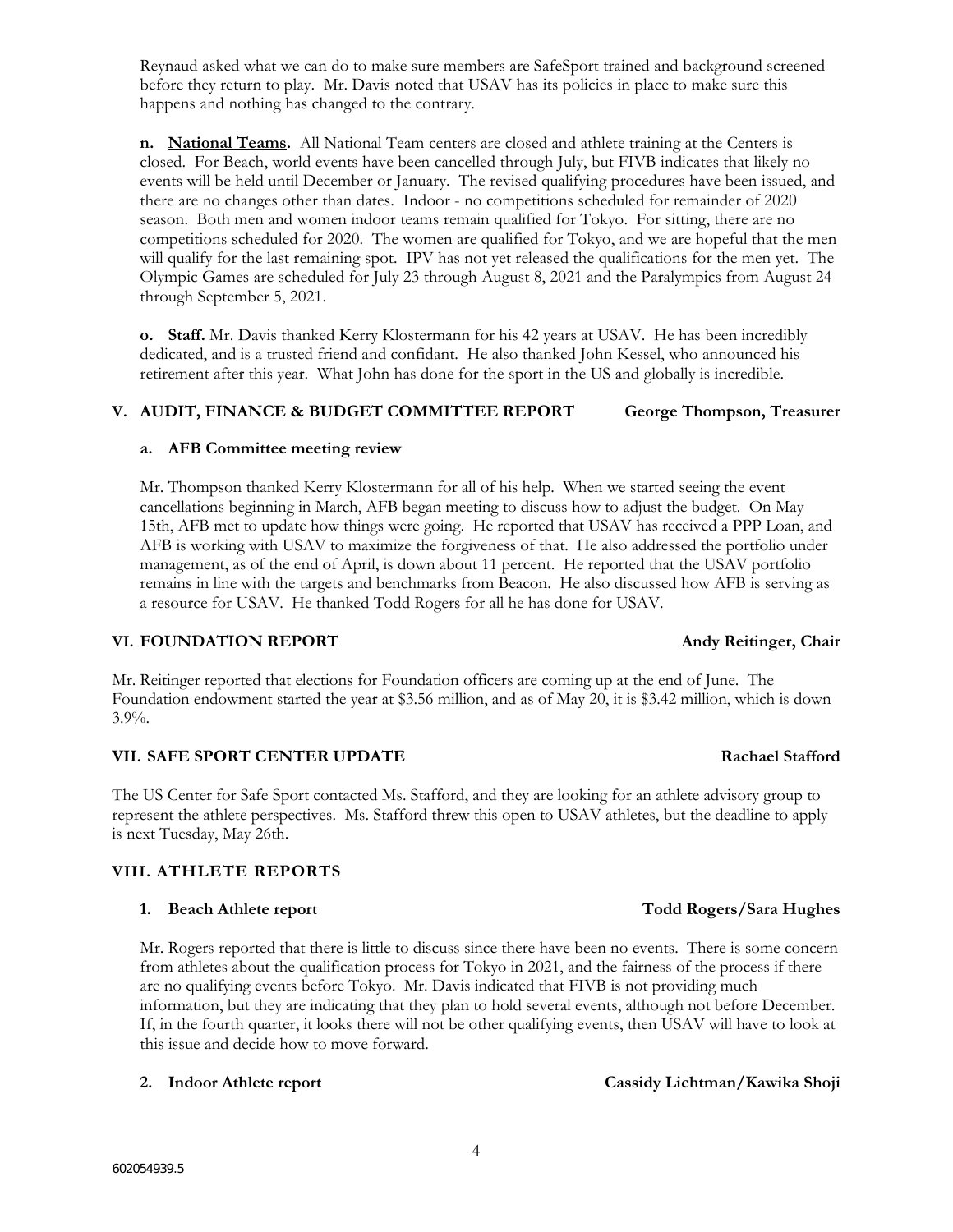Ms. Lichtman reported that athletes are all at home and training as best as they can. She expressed her appreciation for getting athletes home from Europe. The challenge is how to help athletes now that they are home and are technically unemployed. The USOPC money for athletes is still coming in, fortunately. Athletes are applying for unemployment coverage. She thanked the USAV staff who helped them figure all of this out.

Mr. Shoji thanked USAV for their help, especially over the last few weeks. A lot of athletes who filed for unemployment are starting to get approved. He also noted that overseas clubs will have the jurisdiction to call athletes back, which could create complications for some. Mr. Davis asked how many players have already been called back. Mr. Shoji indicated that the Polish League is one of the most organized leagues, and so they are moving forward quickly. Guys playing in Poland have been called back for mid-June. Most are having discussions about mid-July. Ms. Lichtman indicated that she is hearing the same thing. Ms. Lichtman and Mr. Shoji have heard that leagues will start in September or October, which should give athletes 8 weeks before competition starts. Mr. Davis indicated that USAV is prepared to advocate for athletes to get them at least 8 weeks of training before competition starts.

## **3.** Sitting Athlete report **Brent Rasmussen**

Mr. Rasmussen noted that the men's sitting team last qualifier was scheduled for when the NBA cancelled their games. He expressed his appreciation for Mr. Reynaud's and Mr. Davis's support for athletes who were in the US. He also expressed support for Mr. Thompson for his assistance on financial issues for athletes. Sitting players have been getting exposure through Instagram takeovers.

## **4. USOPC AAC report (written report) Chris Seilkop**

This was provided in writing by Mr. Seilkop.

## **IX. BYLAWS & GOVERNANCE**

## **a. Board Policy Updates Klostermann/Stafford**

## **1. Results of electronic voting between meetings Klostermann**

Mr. Klostermann reviewed the electronic actions taken between meetings. Ms. Reynaud discussed Simply Voting as an alternative for electronic voting for the Board. Several Board members with experience with Simply Voting discussed the service and how it works.

**Motion #2 to use a separate system for electronic votes moving forward, made by D. Gentile, seconded by S. Bishop, approved unanimously.**

### **2. Review & approval of by-law edits/changes, board seats Klostermann/Reitinger**

Mr. Reitinger discussed the proposed Bylaws changes. He explained that the proposed changes to make the CEO also the President is being done to assist the CEO in running for international positions, which often require a president to run.

**Motion #3 to approve the Bylaws amendments (attached) from the Governance Committee, approved unanimously.**

**Motion #4 made by B. Baker, seconded by J. McGhee, to approve waive the 30-day notice period for other Bylaws amendments, approved unanimously.**

**Motion #5 made by D. Gentile, seconded by D. Eldridge, to approve the Bylaws amendments to the High Performance Director and Coach Director, approved unanimously.**

5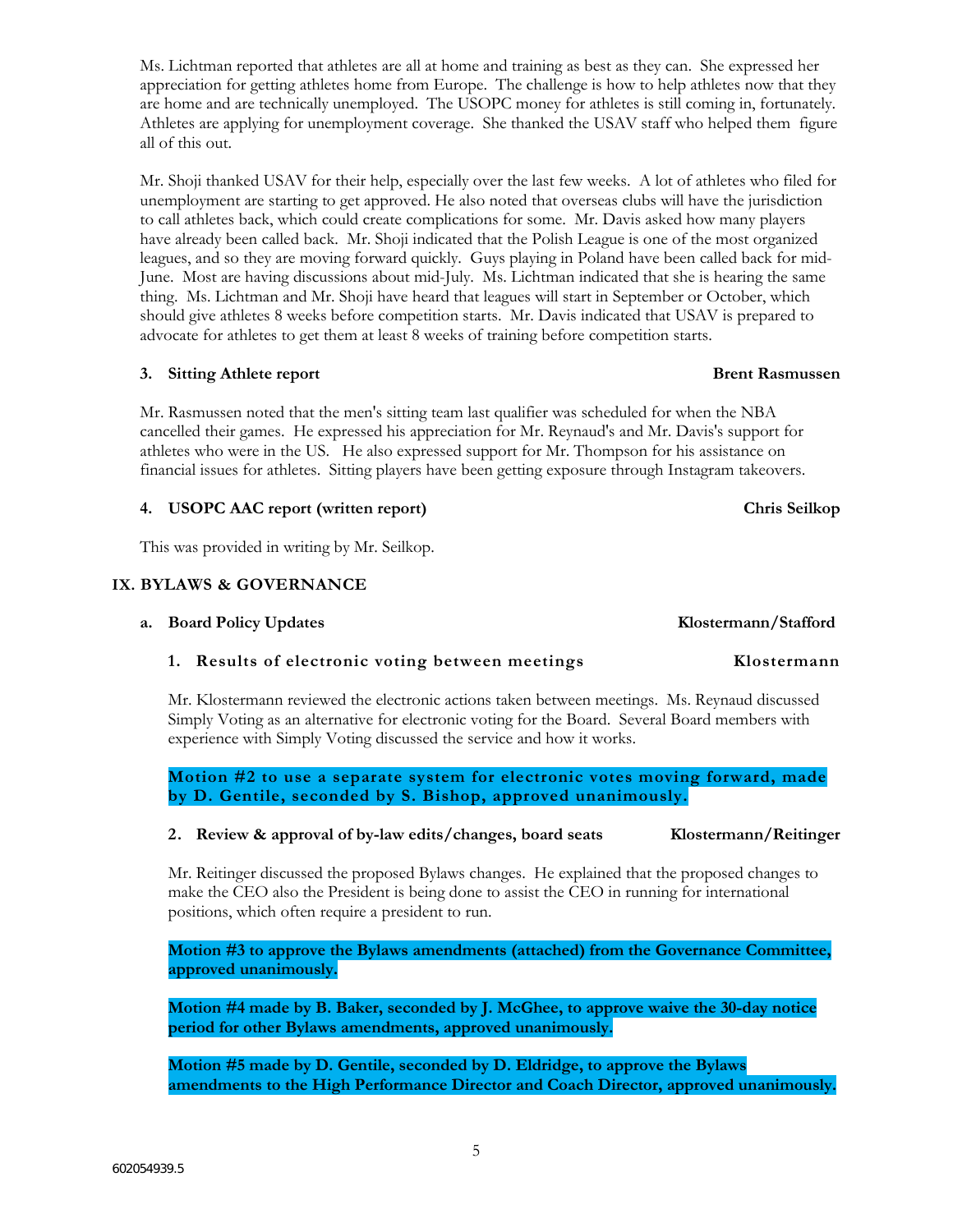### 602054939.5

Male beach player - Mr. Klostermann reported that the election was conducted last week, and Tri Bourne was elected. His term will start July 1.

Beach Development Position - Steve Bishop was reelected to this position. The RVAA reelected Donna Donaghy to serve for an additional four years.

### **4. Assembly & constituent reports to be submitted in writing:**

Ms. Reynaud reported on the status of the different assemblies. Mr. Reitinger discussed the feeling that there is some overlap among the Assemblies, particularly when it comes to certain activities undertaken by each Assembly (e.g. awards). Mr. Reitinger, working with three others, developed a plan, which was provided to the Board. He is in the process of getting feedback from different Assemblies and key constituents. Mr. Gentile expressed his support for this initiative and the need for this to be implemented. Mr. Rasmussen asked if the International Athlete Assembly should be included in this. Mr. Reitinger replied that he doesn't see overlap between the IAA and the other Assemblies at this point.

### **5. Junior Assembly Report David Gentile**

Mr. Gentile reported that a Strategic Juniors Initiative was adopted. A total of 19 initiatives have been identified and assigned. Some progress has been made on a national ranking system for junior teams and clubs. There is no budget for this in 2020. There is also a concept for restructuring to get more input from the Assembly. Mr. Bishop noted that there is no indoor national ranking system currently in the market, so this could be a big advantage for USAV.

### **6. RVAA Assembly Report Donaghy/Pexioto/Baker**

Mr. Baker noted the written report submitted. There was a COVID ad hoc committee report included. COVID drove most of the conversations for RVAA. They are working to get virtual meetings organized. The COVID ad hoc committee was charged with evaluating how the Regions and Clubs are doing and how likely they are to survive. All Regions are in good shape now. The Clubs with the most difficulties are the larger clubs, especially those with facilities since they rely on events. Mr. Peixoto indicated that there are concerns about insurance, as it is not known how much that will cost in light of COVID.

### **7. Officials Assembly Report Devonie McLarty**

Mr. Kenyon noted the written report that was submitted. There is a survey going on of officials on their concerns and needs in light of the corona virus.

### **8. International Athletes Assembly Report Klostermann**

Mr. Klostermann reported that there was an International Athlete's Assembly meeting in February, and that was very helpful. Ms. Lichtman indicated that it was great to have athletes from across disciplines able to talk together at the same time. There was a lot of discussion on how USAV can help athletes with injuries, and the group worked with Peter Vint to come up with ideas. Ms. Reynaud noted that there is a need for a chair of the athlete's group. Mr. Rasmussen said that there needs to be some "heavy pushing" in this area to find a chair.

### **9.** Beach Assembly **Steve Bishop** Steve Bishop

Mr. Bishop reported that the group has been reconstituted and reformed. The group is trying to work with more people from different key constituencies. Mr. Bishop was elected to fill the seat on

6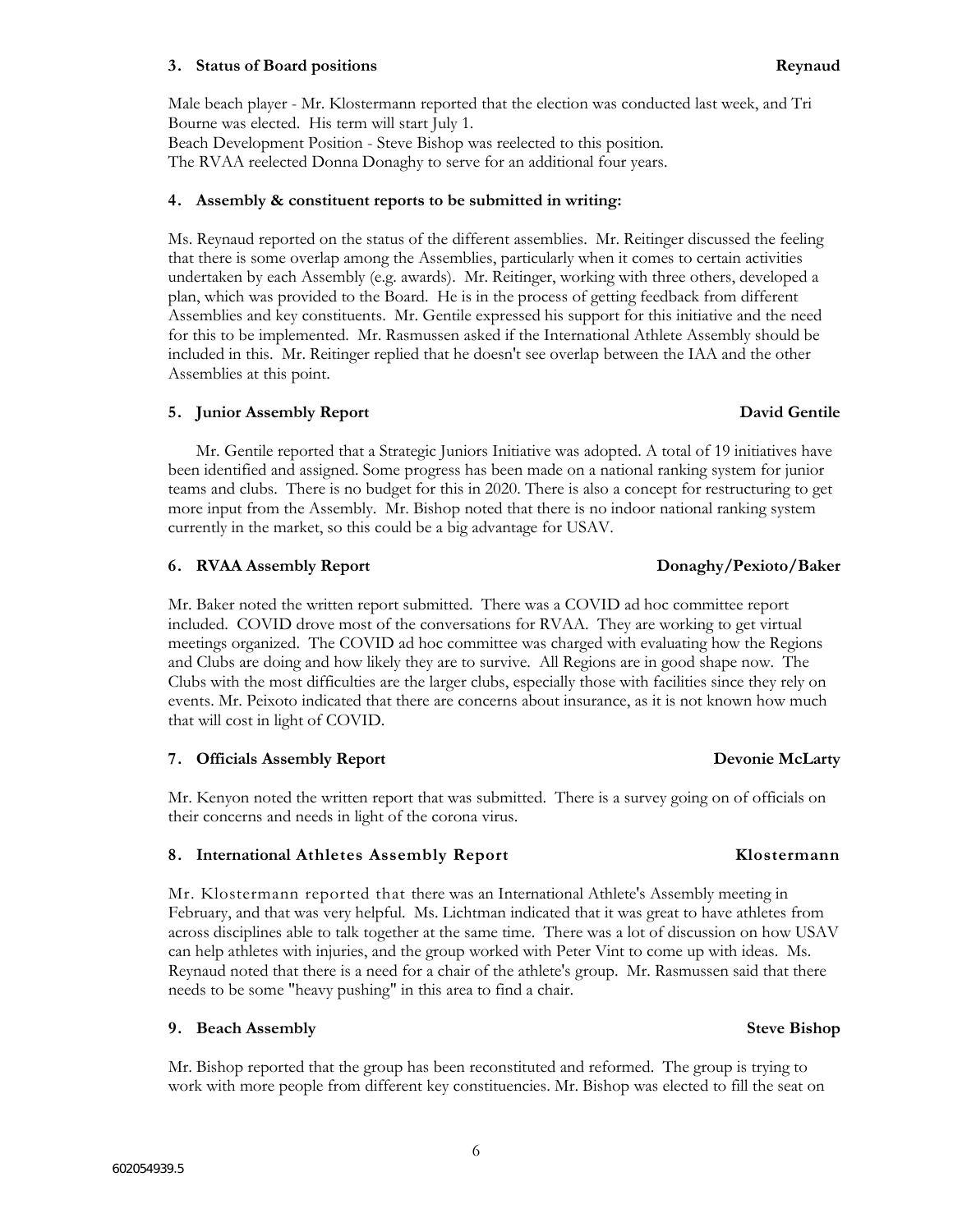the USAV Board of Directors. The Beach Assembly also discussed ways to get more participation in various programs, like the national beach tour and para-beach programs.

## **X. NEW BUSINESS**

## **a. Diversity & Inclusion Committee Cassidy Lichtman**

Ms. Lichtman noted that, in the past, the Diversity Committee has not gotten much done, so it is being rethought. She suggested the possibility of working with the RVAA or other regional grassroots organizations. She also mentioned that some thought should be given to how COVID is impacting different people at the grassroots level. She also raised the possibility of having a link to donate to Starlings on the membership page, although Mr. Davis has expressed his preference to have a link to support the Foundation (and the Foundation could support Starlings, among other programs). Mr. Bishop indicated that he thinks the Starlings can get more exposure among the 40 regions. Mr. Davis indicated that there are currently two options on the web site - to subscribe to the magazine and to support high performance. There is currently a donate button to support the Foundation on the website. Ms. Reynaud asked Ms. Lichtman if she thinks things at USAV are diverse. Ms. Lichtman replied that she thinks it is getting better. Ms. Rojas expressed her support to help with multi-cultural advertising and promotion.

## **b. Vote on Election of Treasurer Cecile Reynaud**

**Motion #6, made by C. Lichtman, seconded by B. Baker, to elect George Thompson as Treasurer, passed unanimously.**

## **c. Approval of board committees for new quad Cecile Reynaud**

Ms. Lichtman will replace Mr. Rogers on the Governance Committee and Nancy Funk is replacing Lisa Digiacinto on the Nominating Committee.

**Motion #7 made by D. Gentile, seconded by D. Donaghy, to accept the proposed Board Committee appointments, approved unanimously.**

Mr. Gentile asked whether committees are required to elect new Chairs for the new quad, Mr. Klostermann said this is not required.

## **d. International Volleyball Hall of Fame Update Steve Bishop**

Mr. Bishop indicated that the Foundation is trying to figure out how to support its programs in the future in light of COVID. There will be a second annual Motorcycle Ride on August 16th in the Holyoke, MA area. There is a goal of expanding this across the U.S. in the future. On October 22-24 the Hall will hold the induction ceremonies. It is not clear if there will be an in-person ceremony and if those from overseas could attend, so alternative options are being considered.

## **e. Future board meetings (Sept. 18th in Chicago) Cecile Reynaud**

The planned meeting in Chicago has been cancelled. This will be held virtually.

Ms. Reynaud proposed Thursday, January 21st for the next Board meeting, which will be held electronically.

**Motion #8, made by Gentile and McGhee, to waive Bylaw 6.03(a) requiring the Board to hold three in-person meetings per year, for the year 2021, approved unanimously.**

**f. 2021-24 Initial Strategic Planning – Chris Vadala**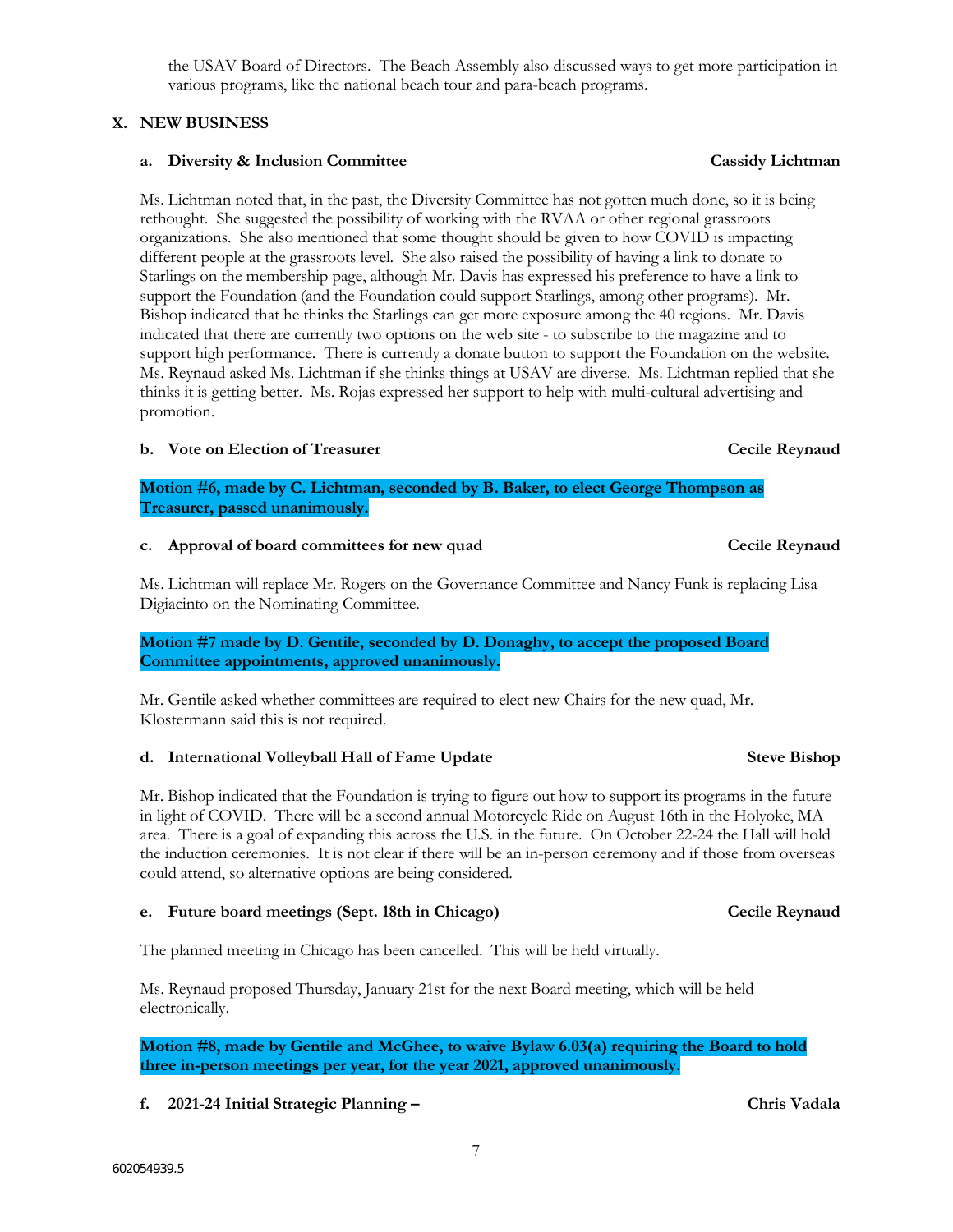Mr. Vadala provided an overview of the draft plan for the 2021-24 quad. Copies of the current plan and the draft 2021-24 plan were provided to the Board. The draft plan followed a retreat involving staff, Board members and a USOPC facilitator.

Providing a safe and positive environment has been incorporated into the mission. The key components include:

- Shared core values
- Strategic priorities (5)
- Strategic plan devoted to each of the five strategic priorities

Ms. King suggested that the Plan needs to be updated to better address the impact of COVID. Ms. Reynaud suggested that be done before the meeting in September.

Mr. Bishop asked how success will be measured against the Plan. Mr. Vadala recognized that the Plan has lacked an accountability plan, and his goal is to have measurements of how USAV is doing against those goals.

Mr. Vadala then discussed the draft Operating Plan, which has a plan for each of the departments. The draft Operating Plan was shared with the Board. He noted that the Operating Plan is developed in concert with the Budget.

Mr. Bishop, in response to a question from Ms. Reynaud, suggested that a facilitator be used to update the Plan to have them ready for the September board meeting. Ms. Reynaud would prefer to use a facilitator with the entire Board, but can agree to a smaller group if preferred. Mr. Gentile asked if this is driven by the Board or the staff. The Board agreed that the Board, along with a facilitator, can give input to the staff, which would then be responsible for developing the Strategic Plan. Mr. Bishop suggested that a small group of the Board have a call with staff to discuss areas of input and moving forward. Mr. Davis agreed to put together a joint Board-staff task force, and he will discuss with staff the right people to include on the task force. The task force would be comprised by a subset of the Board and a subset of staff.

## **g. RVA & USAV relationship Bob Baker**

Mr. Baker referenced the written materials submitted to the Board. This was done to help the Board by providing information on the system. He also noted that the Regions are responsible for a major portion of USAV's revenues.

Mr. Davis recognized Todd Rogers for his tremendous contributions to the Board and USAV.

**Motion #9, made by Bishop, seconded by Rogers, to go into Executive Session, approved unanimously.**

**Motion #10, made by Rogers, seconded by Shoji, to come out of Executive Session, approved unanimously.**

### **XI. EXECUTIVE SESSION**

Ms. Reynaud reported that the Board discussed the following matters in Executive Session:

- **a.** Corporate Ethics & Eligibility Report **Rachael Stafford**
- **b** . Legal Review & SafeSport Report **Rachael Stafford Rachael Stafford**
- **c** . Personnel Committee Report **Brent Rasmussen**